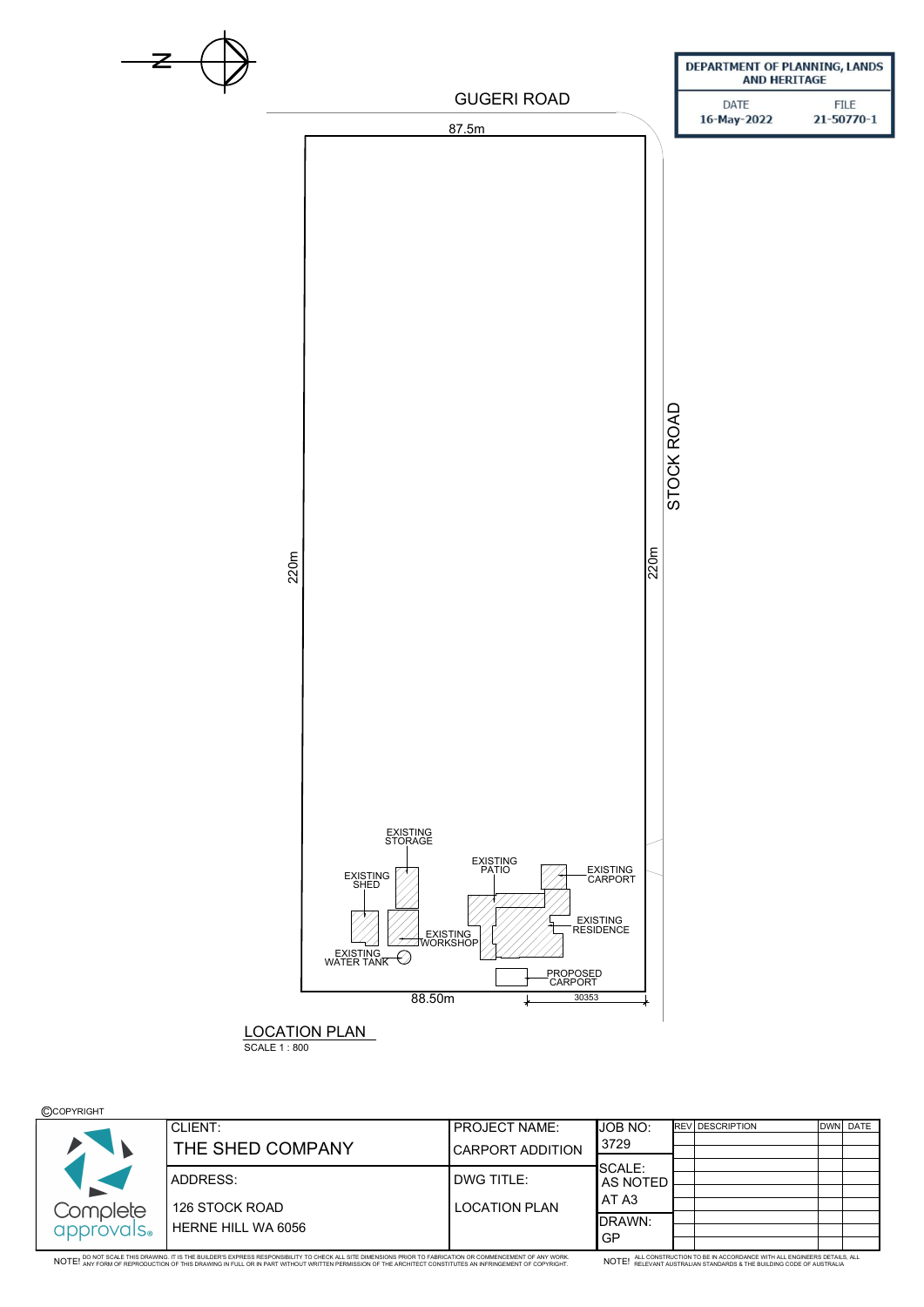| DEPARTMENT OF PLANNING, LANDS<br><b>AND HERITAGE</b> |             |  |  |  |  |
|------------------------------------------------------|-------------|--|--|--|--|
| DATE                                                 | <b>FILE</b> |  |  |  |  |
| 16-May-2022                                          | 21-50770-1  |  |  |  |  |



| <b>SITE PLAI</b> |  |
|------------------|--|
| SCALE 1:200      |  |

## **©COPYRIGHT**

|            | <b>CLIENT:</b>     | <b>PROJECT NAME:</b>    | JOB NO:        | <b>IREV DESCRIPTION</b> | DWN DATE |
|------------|--------------------|-------------------------|----------------|-------------------------|----------|
|            | THE SHED COMPANY   | <b>CARPORT ADDITION</b> | 3729           |                         |          |
|            |                    |                         | <b>SCALE:</b>  |                         |          |
|            | <b>ADDRESS:</b>    | <b>DWG TITLE:</b>       | AS NOTED       |                         |          |
|            |                    |                         | ATA3           |                         |          |
| Complete   | 126 STOCK ROAD     | SITE PLAN.              | <b>IDRAWN:</b> |                         |          |
| approvals. | HERNE HILL WA 6056 |                         |                |                         |          |
|            |                    |                         | GP             |                         |          |

NOTE! DO NOT SCALE THIS DRAWING. IT IS THE BUILDER'S EXPRESS RESPONSIBILITY TO CHECK ALL SITE DIMENSIONS PRIOR TO FABRICATION OR COMMENCEMENT OF ANY WORK.<br>. NOTE! ANY FORM OF REPRODUCTION OF THIS DRAWING IN FULL OR IN PART

NOTE! ALL CONSTRUCTION TO BE IN ACCORDANCE WITH ALL ENGINEERS DETAILS, ALL NOTE! RELEVANT AUSTRALIAN STANDARDS & THE BUILDING CODE OF AUSTRALIA